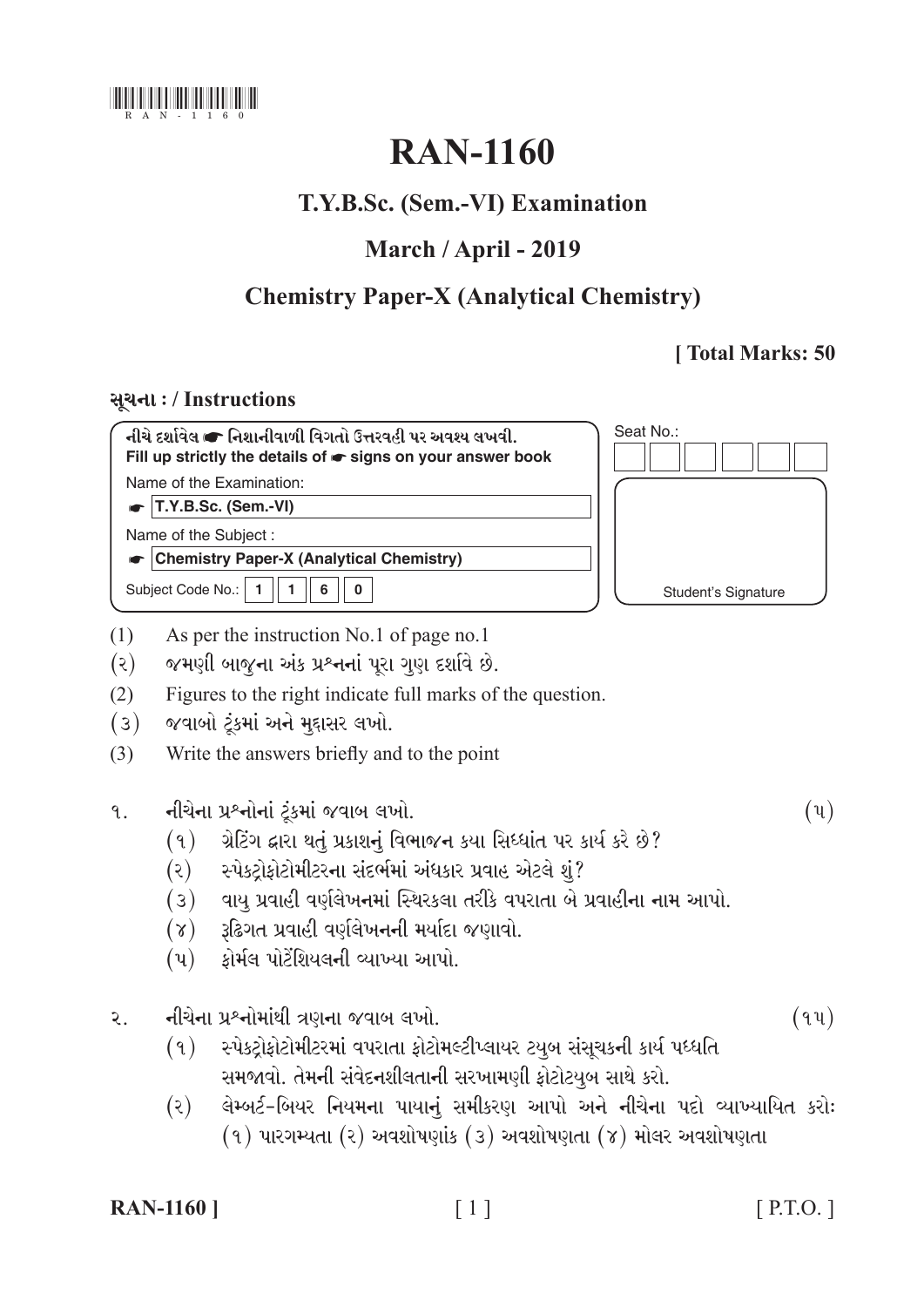- $(3)$ બિયરના નિયમથી વિચલન એટલે શું? રાસાયણિક વિચલન ઉદાહરણ આપી સમજાવો.
- દ્વિકિરણવાળા સ્પેકટ્રોફોટોમીટરનું રેખાચિત્ર આપો અને તેની કામગીરી વર્ણવો.  $(\lambda)$
- $(\mathfrak{y})$ સ્ટીલના 0.5 ગ્રામ નમૂનાને  $HNO_3$ , માં ઓગાળી તેમાંના Mn નું KMn $O_4$  માં  $KIO<sub>2</sub>$  વડે ઓકિસડેશન કરી તેને 50.0 મિ.લી. સુધી મંદ કરવામાં આવે છે, આ દ્રાવણમાંથી 5.0 મિ.લી. દ્રાવણ લઈ તેનો અવશોષણાંક માપતા 0.658 માલૂમ પડયો. આ નમૂનાનાં દ્રાવણમાંથી 5.0 મિ.લી. પ્રમાણિત  $1.5 \times 10^{-4}$ M KMnO $_4$ ઉમેરી પરિણામી દ્રાવણનો અવશોષણાંક 0.450 મળ્યો. તો આ દ્રાવણની મોલર સાંદ્રતા શોધો.
- નીચેના પ્રશ્નોમાંથી ત્રણના જવાબ લખો.  $\overline{3}$ 
	- વાય વર્ણલેખનમાં વપરાતા "વાહક વાયુ'' પર ટૂંકનોંધ લખો.  $(9)$
	- ઉષ્મા વાહકતા સંસૂચકની રચના અને કાર્યપધ્ધતિ સમજાવો. તેના ફાયદા અને  $(\mathfrak{z})$ ગેરકાયદા આપો.
	- $(3)$ વાય વર્ણલેખનની પરીમાણમાપક પૃથ્થકરણમાં ઉપયોગિતા સમજાવો.
	- (१) वर्णुलेजननुं विस्तृत वर्गी उपाृ स्रो.  $(\lambda)$ 
		- $(\mathcal{E})$ તનુ સ્તર વર્ણલેખનમાં વપરાતા ઘન અધિશોષક વિશે માહિતી આપો.
	- $(\mathfrak{u})$ ઉચ્ચ નિષ્પાદન પ્રવાહી વર્ણલેખનનાં સાધનનું રેખાચિત્ર આપો અને તેમાં વપરાતા સંસુચકો પર નોંધ લખો.
- નીચેના પ્રશ્નોમાંથી ત્રણના જવાબ લખો.  $\chi$ .
	- $(9)$ રેડોક્ષ અનુમાપનમાં વપરાતા સૂચકોના પ્રકાર ઉદાહરણ આપી સમજાવો.
	- $(5)$ આર્જેન્ટોમેટ્રીક અનુમાપન એટલે શું? આવા અનુમાપનની ફજાન્સ પધ્ધતિમાં સૂચકની પસંદગી માટે કઈ બાબતો ધ્યાનમાં રાખવી જોઈએ?
	- $(3)$  રેડોક્ષ અનુમાપનમાં ઓકિસડેશનકર્તા તરીકે KMnO<sub>4</sub> નો ઉપયોગ સવિસ્તાર સમજાવો.
	- અવક્ષેપન અનુમાપન માટેની મ્હોર પધ્ધતિ વર્ણવો. આ અનુમાપન દરમ્યાન માધ્યમની  $(\lambda)$ pH કેટલી રાખવી જોઇએ? શા માટે?
	- (૫) નીચેના મિશ્ર શ્રાવણ માટે PCI નું મૂલ્ય ગણો.
		- $(9)$  50.0 ml. 0.080 M AgNO<sub>3</sub> + 50.0 ml. 0.100 M NaCl
		- (2) 40.0 ml. 0.200 M AgNO<sub>3</sub> + 80.0 ml. 0.1 M NaCl,

$$
(AgCl \text{ el } Ksp = 1.0 \times 10^{-10})
$$

 $(94)$ 

 $(94)$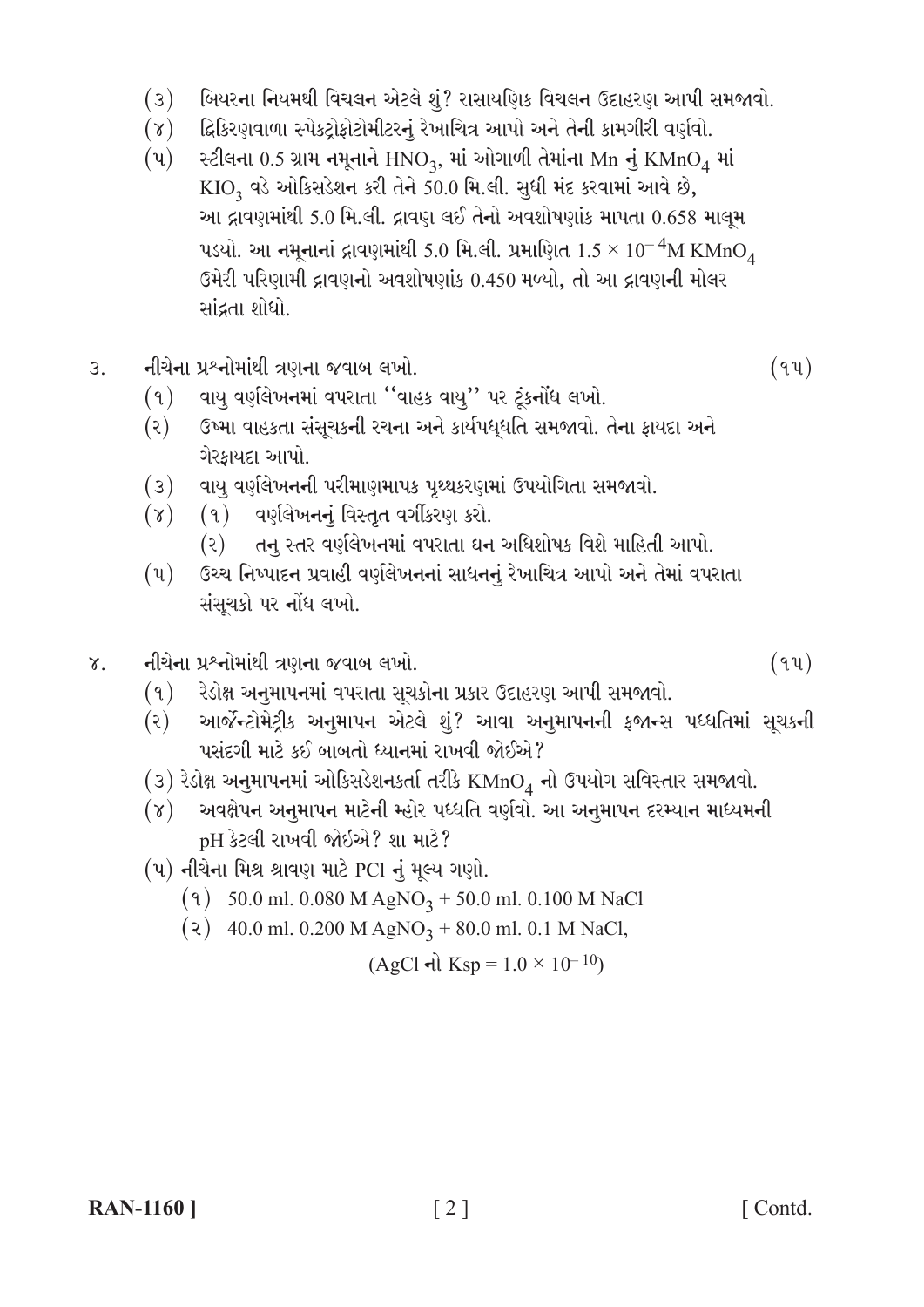#### **ENGLISH VERSION**

1. Answer the following questions in brief : (5) (1) Dispersion of light by grating is working on which principle? (2) What is dark current with respect spectrophotometer? (3) Name two liquids used as stationary phase in gas liquid chromatography. (4) State limitations of conventional liquid chromatography. (5) Give definition of formal potential. 2. Write any three answers of the following.  $(15)$ (1) Explain the working of photomultiplier tube detector used in spectrophotometer. Compare its sensitivity with phototube. (2) Give basic equation of Lambert-Beer's law and define the following terms:

 (1)Transmittance (2)Absorbance (3) Absorptivity (4) Molar absoptivity

- (3) What is deviation from Beer's law? Explain chemical deviation with example.
- (4) Give block diagram of double beam spectrophotometer and describe its working.
- (5) A 0.5 gm. sample of steel is dissolved in  $HNO<sub>3</sub>$ . Mn from the sample is oxidized to  $KMnO<sub>4</sub>$  by  $KIO<sub>3</sub>$  and diluted to 50.0ml. From this 5.0 ml. solution is taken and its measured absorbance is 0.658. To this sample solution 5.0 ml.  $1.5 \times 10^{-4}$  M standard KMnO<sub>4</sub> solution is added and absorbance of resulting solution is 0.450. So, find out molar concentration of this solution.

#### 3. Write any three answers of the following.  $(15)$

- (1) Write a brief note on 'carrier gas' used in gas chromatography.
- (2) Explain construction and working of thermal conductivity detector. Give its merits and demerits.
- (3) Explain the application of gas chromatography in quantitative analysis.
- (4) (i) Give detail classification of chromatography.
	- (ii) Give information regarding solid adsorbents used in thin layer chromatography.
- (5) Give schematic diagram of high performance liquid chromatography and write note on detectors used in it.